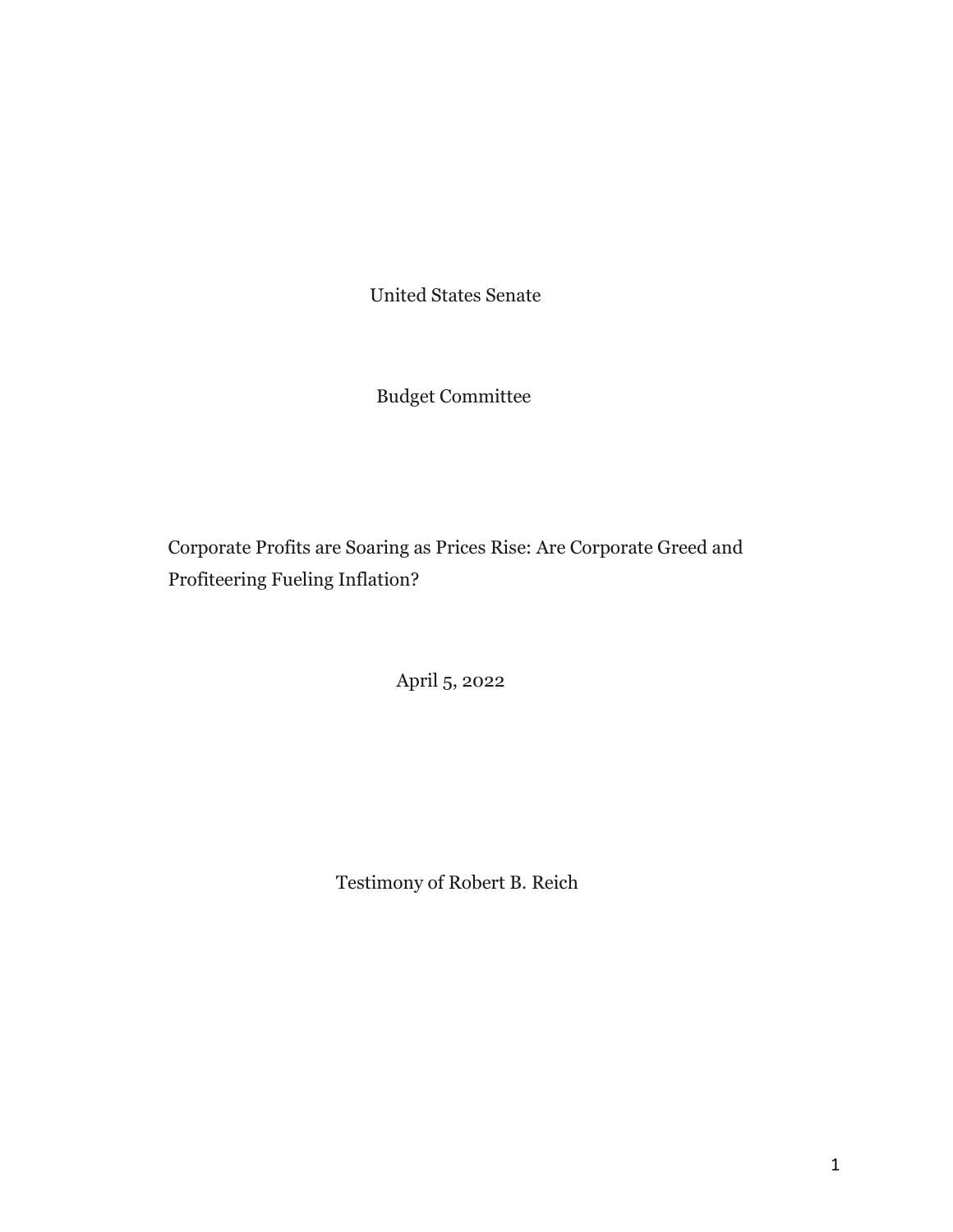Mr. Chairman and members of the Committee,

My name is Robert Reich. I am currently Chancellor's Professor of Public Policy at the Goldman School of Public Policy at the University of California at Berkeley. In the Clinton Administration I served as Secretary of Labor. In the Carter Administration I directed the Policy Planning Staff of the Federal Trade Commission. In the Ford Administration I served as Assistant to the Solicitor General. I am the author of eighteen books about the American political economy.

Today I want to address a major cause of inflation which Congress and the Administration have the power to ameliorate. I will explain why corporations are raising their prices, assess the evidence, discuss why this entails an upward distribution of income and wealth from average working people to corporations and their shareholders, and suggest what government should and should *not* do to deal with this.

# **1. Corporations with near-record profits are raising prices because they don't face meaningful competition**

The Commerce Department reported last Wednesday, March 30, 2022, that corporate profits are at a 70-year high.[1](#page-1-0) This raises an obvious question: With corporate profits at near record levels, why do we have inflation? When corporations are so flush with cash, why are they raising prices?

They are *not* raising prices because of the increasing costs of supplies and components and of labor (which are real but expected when an economy goes suddenly from a pandemically-induced deep freeze due to meeting the soaring demands of consumers who are emerging from the pandemic). Corporations enjoying record profits in a healthy competitive economy would *absorb* these costs. Instead, they're passing these costs on to consumers in the form of higher prices. Why? Because they *can.* And they can because they don't face meaningful competition.

<span id="page-1-0"></span> $\overline{a}$ <sup>1</sup> https://www.bea.gov/data/income-saving/corporate-profits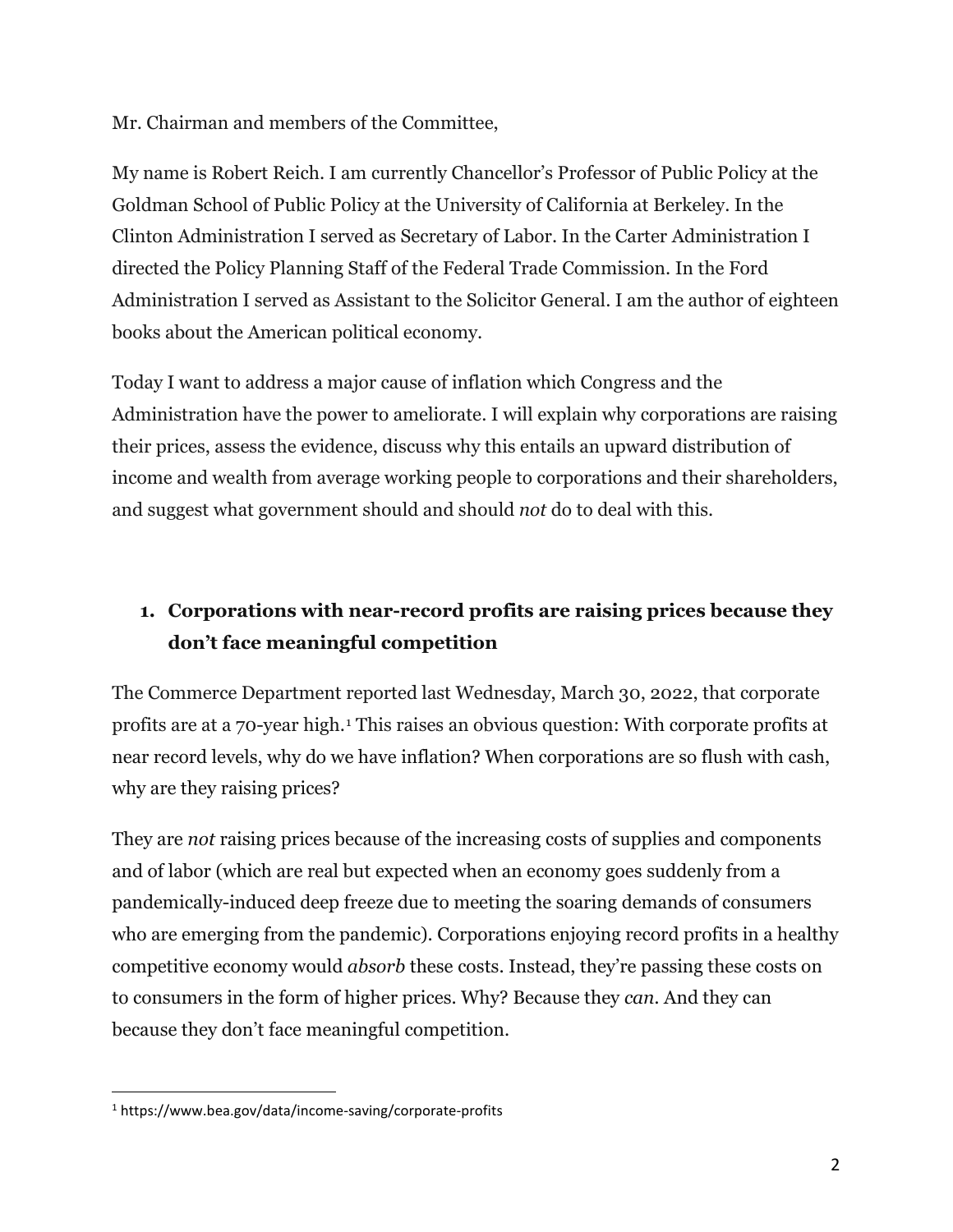If markets were competitive, companies would keep their prices down to prevent competitors from grabbing away customers. As the White House National Economic Council put it in a December report: "Businesses that face meaningful competition can't [maintain high profit margins and pass on higher costs to consumers], because they would lose business to a competitor that did not hike its margins."[2](#page-2-0)

The underlying problem is that large American corporations have so much market power they can raise prices with impunity. Since the 1980s, two-thirds of all American industries have become more concentrated.[3](#page-2-1) This concentration gives corporations the power to raise prices because it makes it easy for them to informally coordinate price increases with the handful of other companies in their same industry — without risking the possibility of losing customers, who have no other choice.

#### **2. The Evidence**

 $\overline{a}$ 

Corporations have been using the *excuse* of increasing costs to raise prices and make fatter profits. For example:

Starbucks is raising its prices to consumers, blaming the rising costs of supplies. But Starbucks is so profitable it could easily absorb these costs – it just reported a 31% increase in yearly profits.[4](#page-2-2) Why didn't it just swallow the cost increases? Ditto for McDonald's and Chipotle, whose revenues have soared but who are nonetheless raising prices.[5](#page-2-3) The reason they're raising prices rather than absorbing increased costs is they have pricing power in their locales.

In April, Procter & Gamble announced it would start charging more for consumer staples ranging from diapers to toilet paper, citing "rising costs for raw materials, such

<span id="page-2-0"></span><sup>2</sup> https://www.whitehouse.gov/briefing-room/blog/2021/12/10/recent-data-show-dominant-meat-processingcompanies-are-taking-advantage-of-market-power-to-raise-prices-and-grow-profit-margins/

<span id="page-2-1"></span><sup>&</sup>lt;sup>3</sup> https://hbr.org/2018/03/is-lack-of-competition-strangling-the-u-s-economy

<span id="page-2-2"></span><sup>4</sup> https://www.nytimes.com/2022/02/01/business/starbucks-prices.

<span id="page-2-3"></span><sup>5</sup> ttps://money.com/chipotle-starbucks-mcdonalds-price-increases/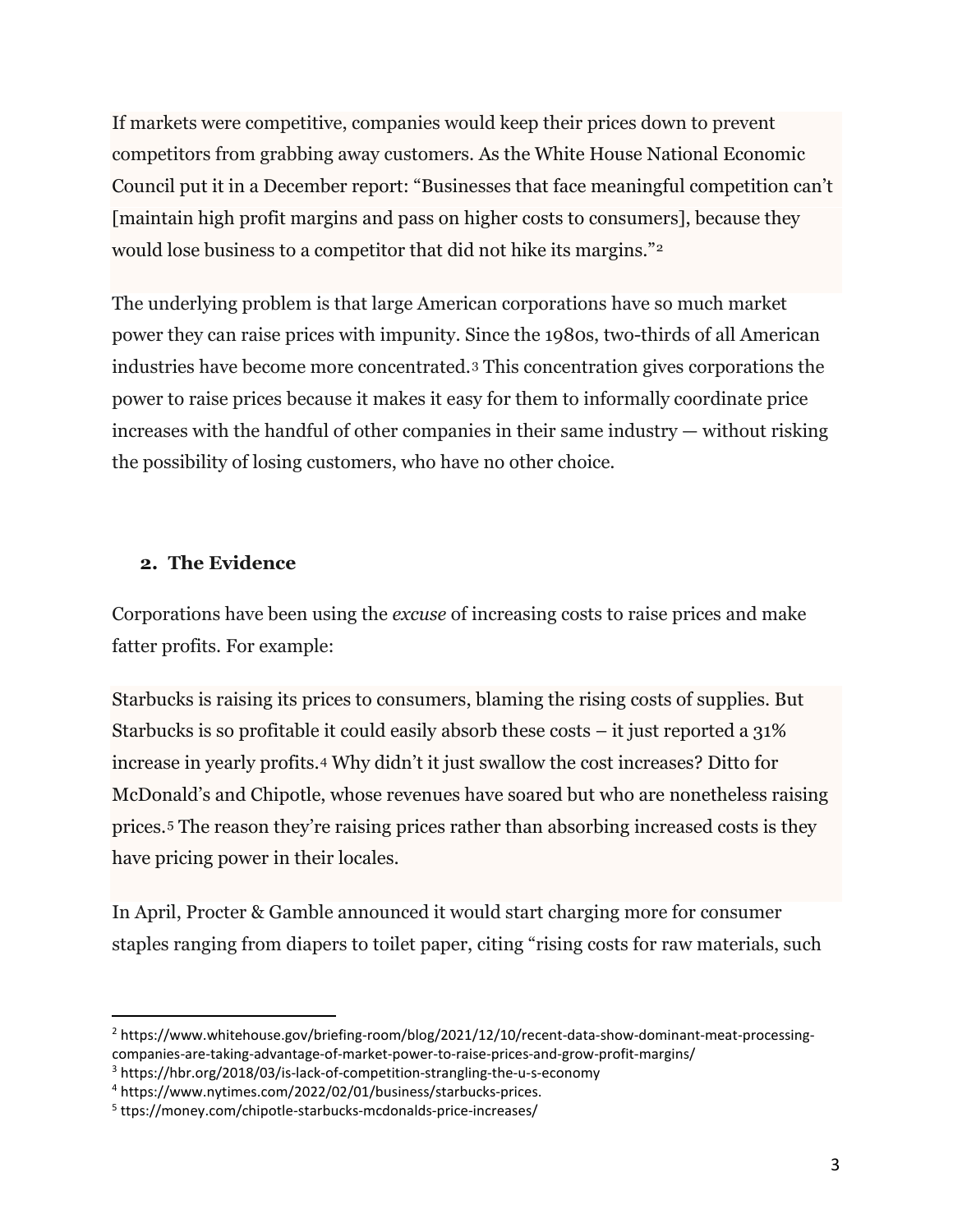as resin and pulp, and higher expenses to transport goods."[6](#page-3-0) But P&G continues to rake in huge profits. After its price increases went into effect, it reported a whopping 24.7 percent profit margin. It even spent \$3 billion during the fourth quarter buying back its own stock.[7](#page-3-1) The reason it could raise prices and rake in more money is P&G faces very little competition. The lion's share of the market for diapers (to take one example) is controlled by just two companies – P&G and Kimberly-Clark – which coordinate their prices and production. It was hardly a coincidence that Kimberly-Clark announced price increases similar to P&G's at the same time P&G announced its own price increases.[8](#page-3-2)

Or consider another consumer product duopoly – PepsiCo (the parent company of Frito-Lay, Gatorade, Quaker, Tropicana, and other brands), and Coca-Cola. In April, PepsiCo announced it was increasing prices, blaming "higher costs for some ingredients, freight, and labor."[9](#page-3-3) Yet PepsiCo recorded \$3 billion in operating profits through September.[10](#page-3-4) If PepsiCo faced tough competition, it could never have gotten away with it. Consumers would have deserted it for lower-priced competitors. But PepsiCo appears to have colluded with its only major competitor, Coca-Cola – which announced similar price increases at about the same time as PepsiCo and has increased its own profit margins to 28.9 percent.<sup>[11](#page-3-5)</sup>

All have been able to pass cost increases on to consumers in the form of higher prices because they face so little competition. As Chipotle's chief financial officer said, "Our ultimate goal … is to fully protect our margins."[12](#page-3-6)

The *New York Times* recently pointed out that "corporate executives have spent recent earnings calls [with Wall Street analysts] bragging about their newfound power to raise prices, *often predicting that it will last*" (emphasis added).[13](#page-3-7) The Chief Financial Officer

<span id="page-3-0"></span><sup>6</sup> https://www.wsj.com/articles/procter-gamble-will-raise-prices-in-september-11618916498?redirect=amp

<span id="page-3-1"></span><sup>7</sup> https://www.cnbc.com/2021/10/19/procter-gamble-pg-q1-2022-earnings.html

<span id="page-3-2"></span><sup>8</sup> https://www.cnbc.com/2021/03/31/higher-commodity-costs-lead-to-price-hikes-from-kimberly-clark.html

<span id="page-3-4"></span><span id="page-3-3"></span><sup>9</sup> https://www.cnbc.com/2021/07/13/pepsico-and-conagra-plan-to-battle-rising-costs-with-higher-prices.html <sup>10</sup> https://finance.yahoo.com/news/pepsico-earnings-q2-2021-103318871.html

<span id="page-3-5"></span><sup>&</sup>lt;sup>11</sup> https://d1io3yog0oux5.cloudfront.net/ fd5695e7395cd38ea318a62ddca3817e/cocacolacompany/news/2021-10-27 Coca Cola Reports Continued Momentum and Strong 1040.pdf

<span id="page-3-6"></span><sup>12</sup> https://www.nytimes.com/2022/01/21/business/fast-food-prices-inflation.html

<span id="page-3-7"></span><sup>13</sup> https://www.nytimes.com/2022/02/27/business/economy/price-increases-inflation.html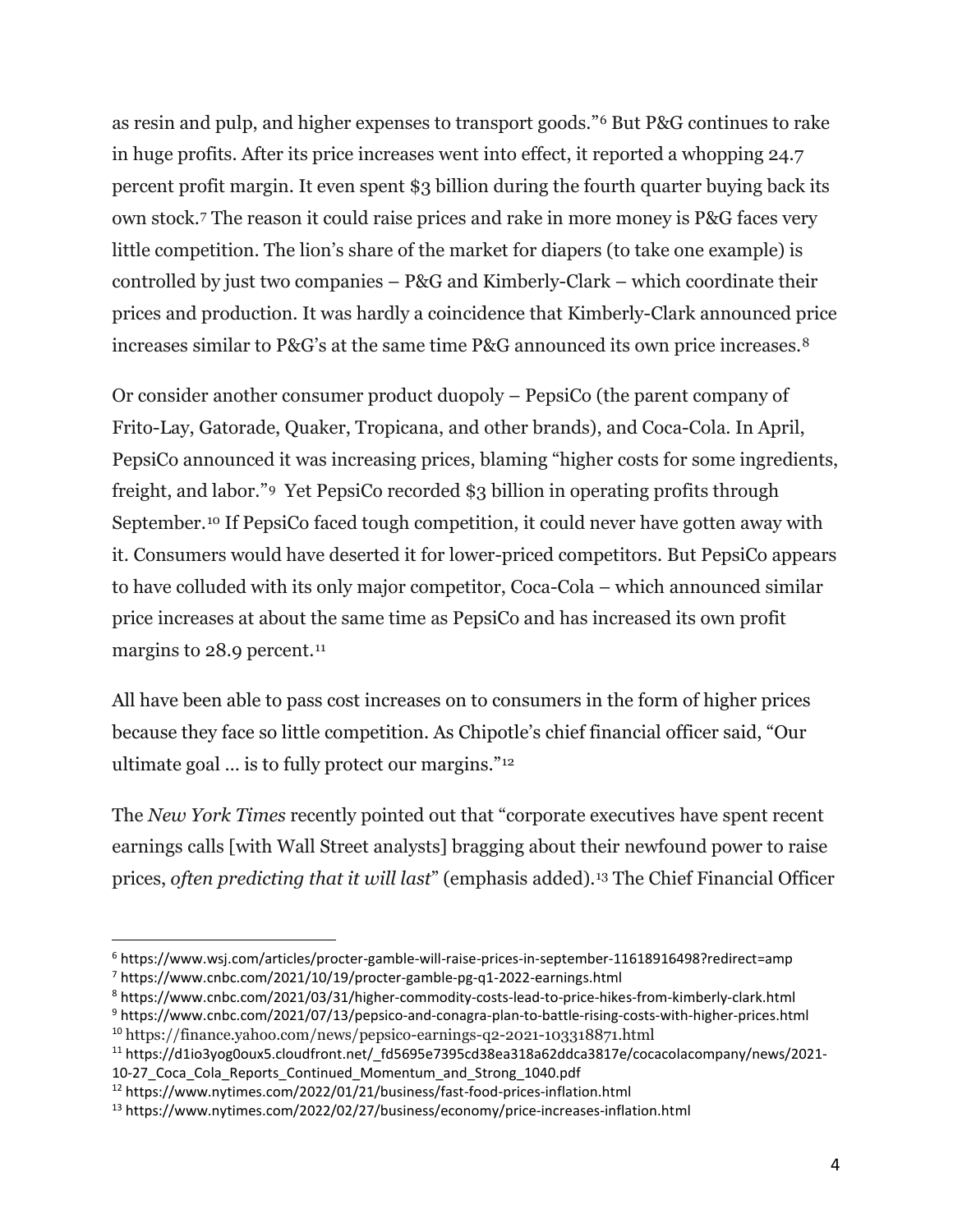of Constellation Brands, the parent company of Modelo and Corona beers, told investors in January that the company wants to "take as much as [we] can" from customers.[14](#page-4-0) (Publicly, however, the company has blamed rising material costs for their increased prices.) The grocery food brand Hormel saw a 19 percent increase in operating income in the first quarter of 2022. Their CFO's response to these soaring profits? "We've done a great job with our pricing."[15](#page-4-1)

Big Oil, too, has hit a gusher. Although major oil companies have faced increasing costs for crude oil, their profit margins are so large they could easily absorb those costs. The biggest oil companies (Shell, Chevron, BP, and Exxon) posted near-record profits last year, totaling \$75 billion.[16](#page-4-2) But they're passing the costs on to consumers in the form of higher price at the pump and for heating oil, and keeping their record profits. How can they do this? They don't worry about losing market share to competitors.

Inflation itself has given some large corporations cover to increase their prices *above* their rising costs. With consumers expecting rising prices, it's easy to tack on some extra beyond the corporation's own increased costs. More than half of the companies surveyed by the business services reviews website [Digital.com](http://digital.com/) reported raising prices beyond what was required to offset rising input costs.[17](#page-4-3)

Meat prices are soaring because the four giant meat processing corporations that dominate the industry are "using their market power to extract *bigger and bigger* profit margins for themselves," according to a December report from the White House National Economic Council (emphasis added).[18](#page-4-4)

<span id="page-4-0"></span><sup>14</sup> https://twitter.com/owenslindsay1/status/1493963096737656839

<span id="page-4-1"></span><sup>15</sup> https://www.minnpost.com/community-voices/2022/03/its-not-just-inflation-its-price-gouging/

<span id="page-4-2"></span><sup>16</sup> https://www.accountable.us/news/big-oil-companies-net-75-billion-in-profit-while-americans-struggle-to-heathomes-fill-gas-tanks/

<span id="page-4-3"></span><sup>17</sup> https://digital.com/half-of-retail-businesses-using-inflation-to-price-gouge/

<span id="page-4-4"></span><sup>18</sup> https://www.whitehouse.gov/briefing-room/blog/2021/12/10/recent-data-show-dominant-meat-processingcompanies-are-taking-advantage-of-market-power-to-raise-prices-and-grow-profit-margins/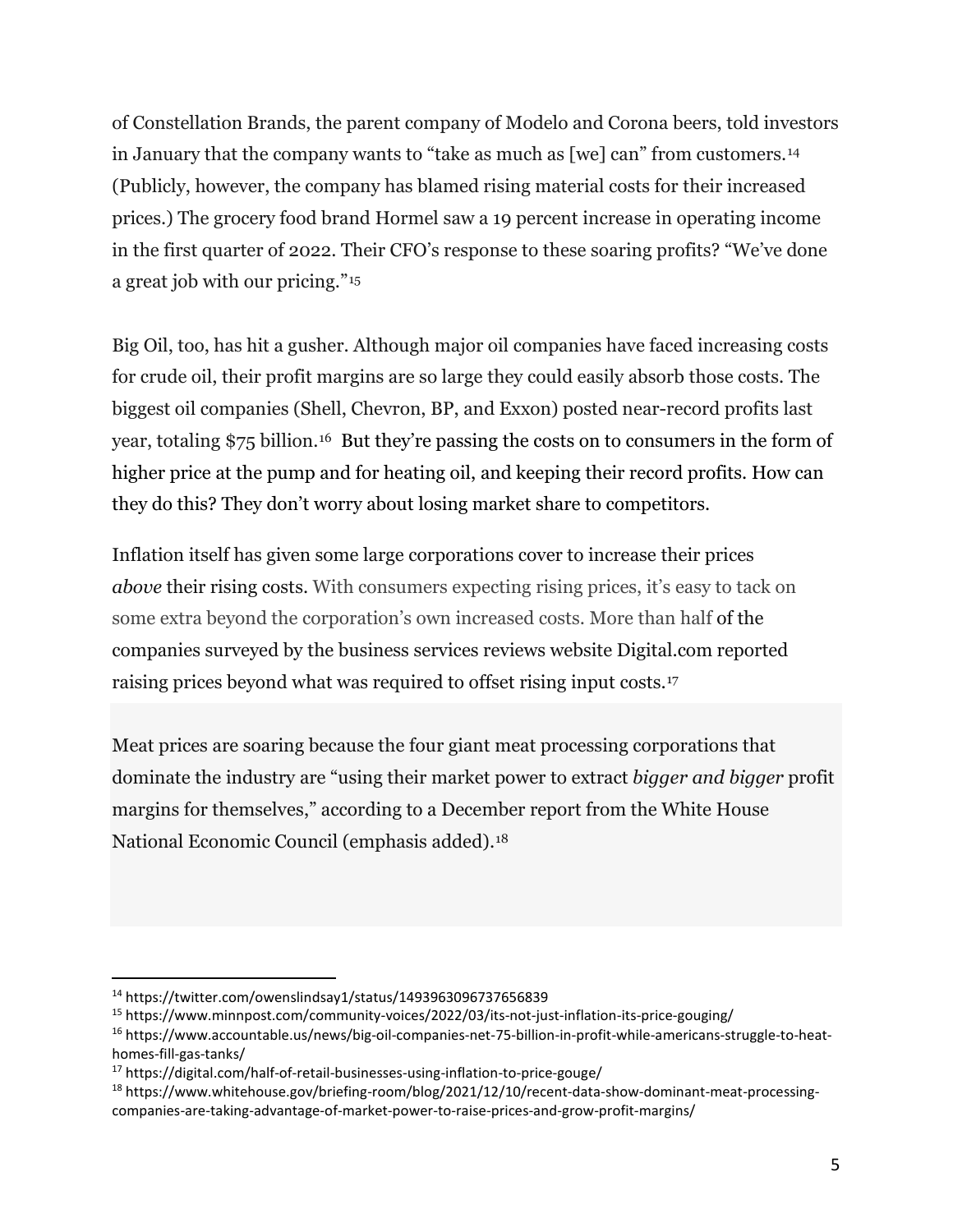## **3. Corporations are using their near-record profits to buy back their shares of stock**

What are large corporations doing with their near-record profits? Using them to buy back their own shares of stock in order to deliver higher returns to their shareholders. Buybacks reduce a company's shares outstanding, pushing its profit-per-share figure higher.

Stock buybacks hit a new record last year. This year is on track to exceed it. In the first two months of 2022, S&P 500 companies have disclosed authorizations to buy back \$238 billion in stock -- a record pace, according to Goldman Sachs, which expects *\$1 trillion of buybacks this year* – an all-time high.[19](#page-5-0) Chevron engaged in \$1.4 billion in stock buybacks and spent \$500 million more on shareholder dividends than it did in 2020. This year, the oil giants are planning to buy back at least \$22 billion *more*.[20](#page-5-1)

Connect the dots. (1) Corporations have the highest profits in 70 years. (2) They have enough market power to pass on higher costs resulting from supply bottlenecks to consumers in the form of higher prices, rather than absorb the costs and accept lower profit margins. (3) They're utilizing consumer expectations of continued higher prices to raise prices even more than their higher costs, giving them even higher profit margins. (4) They're using their near-record profits to boost their share prices by buying back a record amount of their shares of stock. (5) As corporations raise their prices, they're also eroding the value of their workers' wages. Corporations are handing out wage increases to attract or keep workers with one hand, but eliminating those wage increases by raising prices with the other.

What's the result? An upward transfer of income and wealth from consumers and workers – many of whom live from paycheck to paycheck – to shareholders, half of

<span id="page-5-0"></span><sup>19</sup> https://www.thestreet.com/investing/stock-buybacks-at-record-pace-for-2022

<span id="page-5-1"></span><sup>&</sup>lt;sup>20</sup> https://www.bloomberg.com/news/articles/2022-03-15/oil-and-gas-share-buybacks-boomed-before-energyprices-hit-highs?sref=0KUfhQHv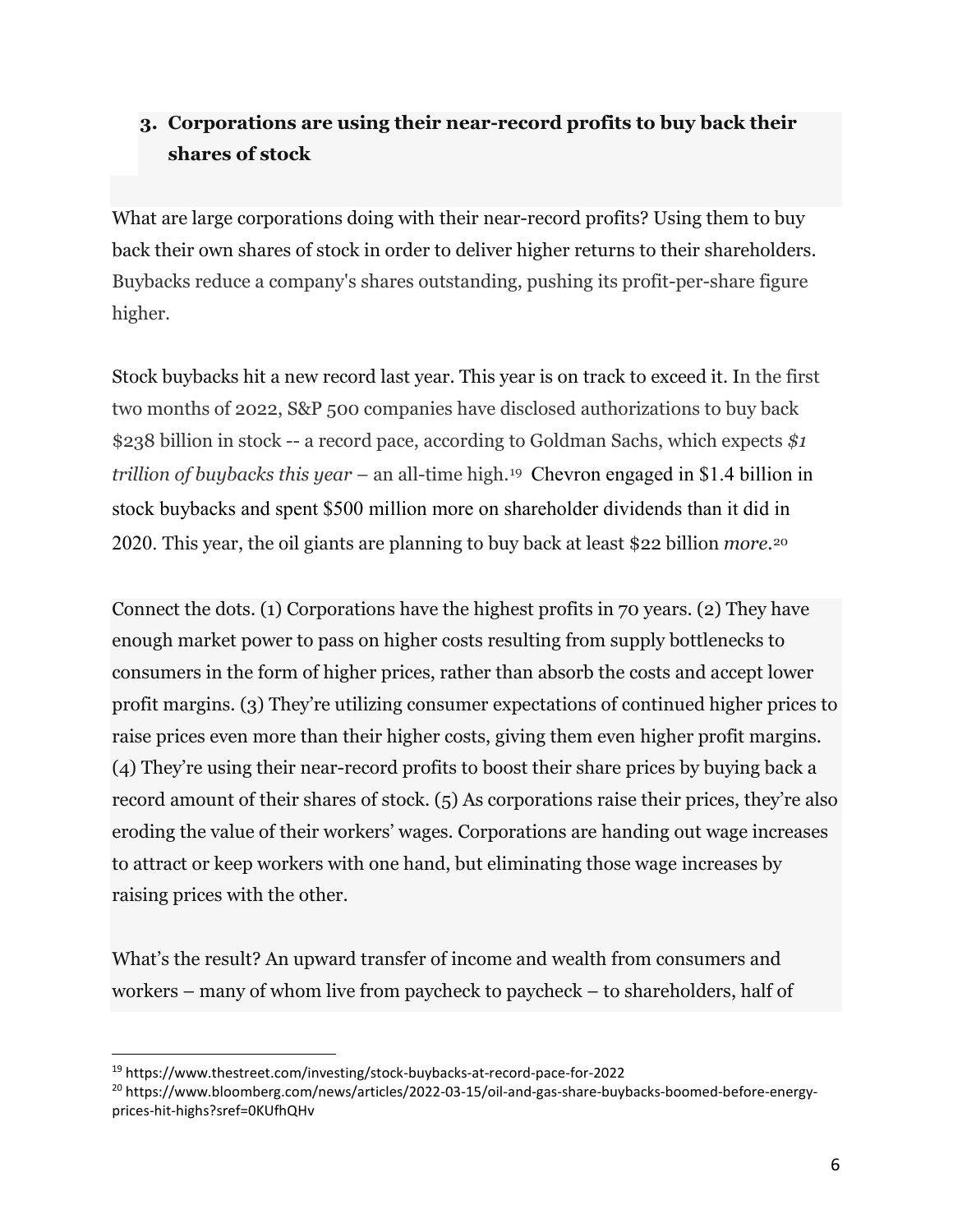whom are in the richest 1 percent of the population and more than 80 percent of whom are in the richest 10 percent.

Pointing out these connections between corporate pricing power, inflation, and this upward transfer of income and wealth is not "bashing" big business. Big corporations are doing precisely what their shareholders want and expect them to do – maximize profits and share values. But just because this is good for shareholders doesn't mean it's good for the economy, which includes consumers and workers. We may rail at what corporations are doing -- accuse them of price gouging and profiteering -- but unless or until there are laws preventing them from doing this, they will continue to do so.

#### **4. What should** *not* **be done**

The Fed is battling inflation the old way. It has already raised interest rates by a quarter point and penciled in six more increases by the end of the year. Fed Chair Jerome Powell says he is ready to do whatever it takes to bring inflation down, including following the example of his predecessor Paul Volcker, who increased interest rates to 20 percent in 1981. Let me remind you that Volcker's rate rise triggered a deep recession and double-digit unemployment.

We can debate whether that harsh medicine in 1981 was necessary. What should be clear is that the current inflation is nothing like the inflation of the late 1970s. The Fed apparently believes that inflation is coming from the wage gains workers have been receiving due to their newfound bargaining leverage in an economy facing worker shortages. Powell openly worries that "the labor market is extremely tight,"<sup>[21](#page-6-0)</sup> to "an unhealthy level."[22](#page-6-1) As a result, the Fed is on the way to raising interest rates repeatedly in order to slow the economy and presumably reduce the bargaining leverage of American workers.

<span id="page-6-0"></span><sup>21</sup> https://www.federalreserve.gov/newsevents/speech/powell20220321a.htm

<span id="page-6-1"></span><sup>22</sup> https://www.youtube.com/watch?v=kb5Qn0klO6I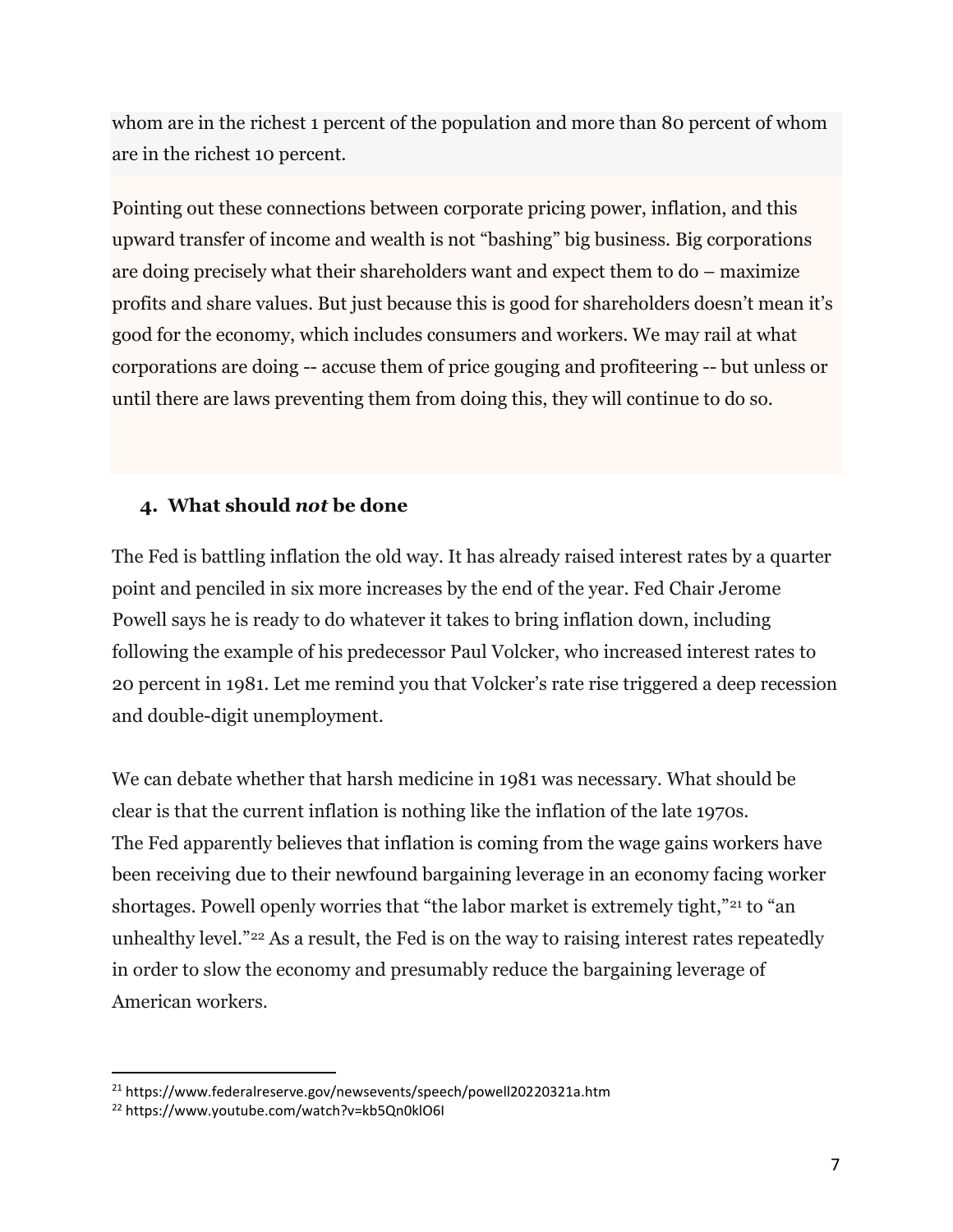With due respect, this makes no sense. When American corporations are enjoying record profits, why should wage gains lead to price increases? In a healthy economy we would expect corporations to pay the higher wages out of their profits rather than to pass them on to consumers in higher prices. Most American workers have not had much of a real wage increase (adjusted for inflation) in four decades. The labor market is not "unhealthily" tight, as Jerome Powell asserts; corporations are unhealthily fat. Workers do not have too much power; corporations do.

Raising interest rates is the wrong medicine for the wrong disease. Higher interest rates will not stop corporations from using their pricing power. Instead, higher interest rates will slow the economy and potentially cause millions of lower-wage workers to lose their jobs and forfeit long-overdue real wage increases. Higher rates will hurt millions of people who are among the most vulnerable in the economy.

The objective should be to stop big profitable corporations from using their power to raise prices, thereby fueling inflation. The correct medicine is to reduce corporate market power.

#### **5. What** *should* **be done.**

A preferable (but by no means perfect) set of weapons against inflation are tougher antitrust enforcement, a windfall profits tax, and price controls.

*Tougher antitrust enforcement* is necessary. As I noted earlier, since the 1980s, twothirds of all American industries have become more concentrated. Monsanto now sets the prices for most of the nation's seed corn. Wall Street has consolidated into five giant banks. Airlines have merged from 12 carriers in 1980 to four today, which now control 80 percent of domestic seating capacity. The merger of Boeing and McDonnell Douglas has left the US with just one large producer of civilian aircraft — Boeing. Three giant cable companies dominate broadband: Comcast, AT&T and Verizon. A handful of drug companies control the pharmaceutical industry: Pfizer, Eli Lilly, Johnson & Johnson,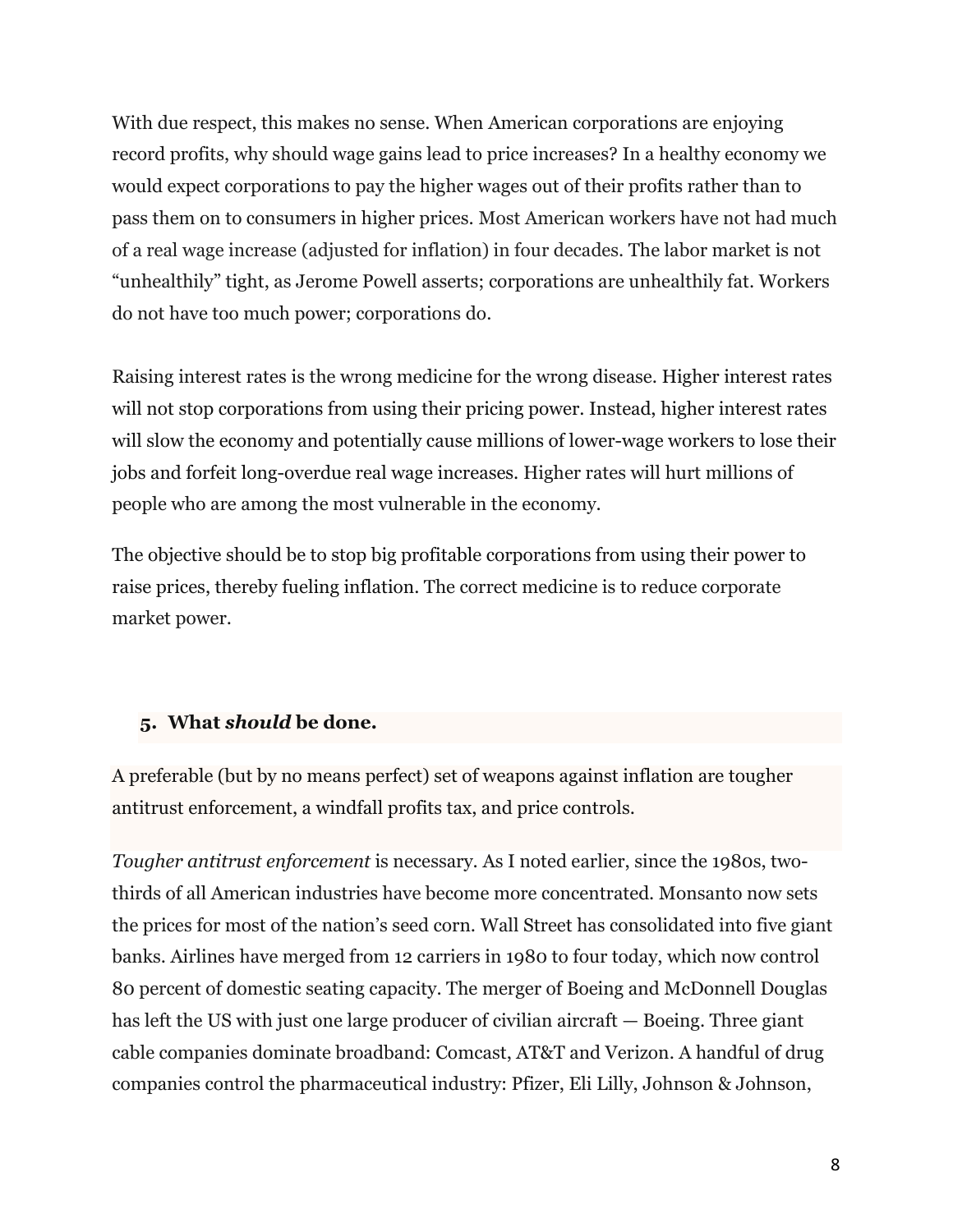Bristol-Myers Squibb and Merck. Two giant firms dominate consumer staples. A handful of national retailers and food outlets dominate local markets. And so on.

Such concentration makes it easy for corporations to coordinate price increases with the handful of other companies in their same market without risking the possibility of losing customers, who have no other choice. If corporations had less market power, they would have less power to raise prices.

But antitrust litigation is complex and time consuming. I directed the policy planning staff at the Federal Trade Commission in the Carter Administration and saw this firsthand. Corporate America will do whatever it can to keep its near-record profits. Nonetheless, antitrust is worth the effort over the long term. Corporate concentration continues to harm workers and consumers while rewarding CEOs and investors.

One possible initiative in the shorter term is a bill<sup>[23](#page-8-0)</sup> introduced by Rep. Jan Schakowsky of Illinois, the COVID-19 Price Gouging Prevention Act. The bill provides that "it shall be unlawful for any person to sell or offer for sale a good or service at a price that is unconscionably excessive; and indicates the seller is using the circumstances … to increase prices unreasonably." The bill goes on to direct the Federal Trade Commission to investigate whether the price reasonably reflects "additional costs, not within the control of" the seller, or whether it reflects opportunistic price-gouging. The FTC already has the power to carry out such investigations and impose penalties under existing law.

*A windfall profits tax* is also sensible. Senator Sheldon Whitehouse has introduced a windfall profits tax bill that would levy a quarterly tax on large oil companies and distribute the revenue to consumers through a quarterly rebate. The per-barrel tax would be equivalent to half the differential between the pre-pandemic average oil price from 2015 through 2019 and current prices. Senator Bernie Sanders has introduced a temporary emergency measure modeled on the broad-based windfall profits tax implemented during the first and second World Wars and the Korean War, that would

<span id="page-8-0"></span><sup>23</sup> https://www.congress.gov/bill/117th-congress/house-bill/675/text